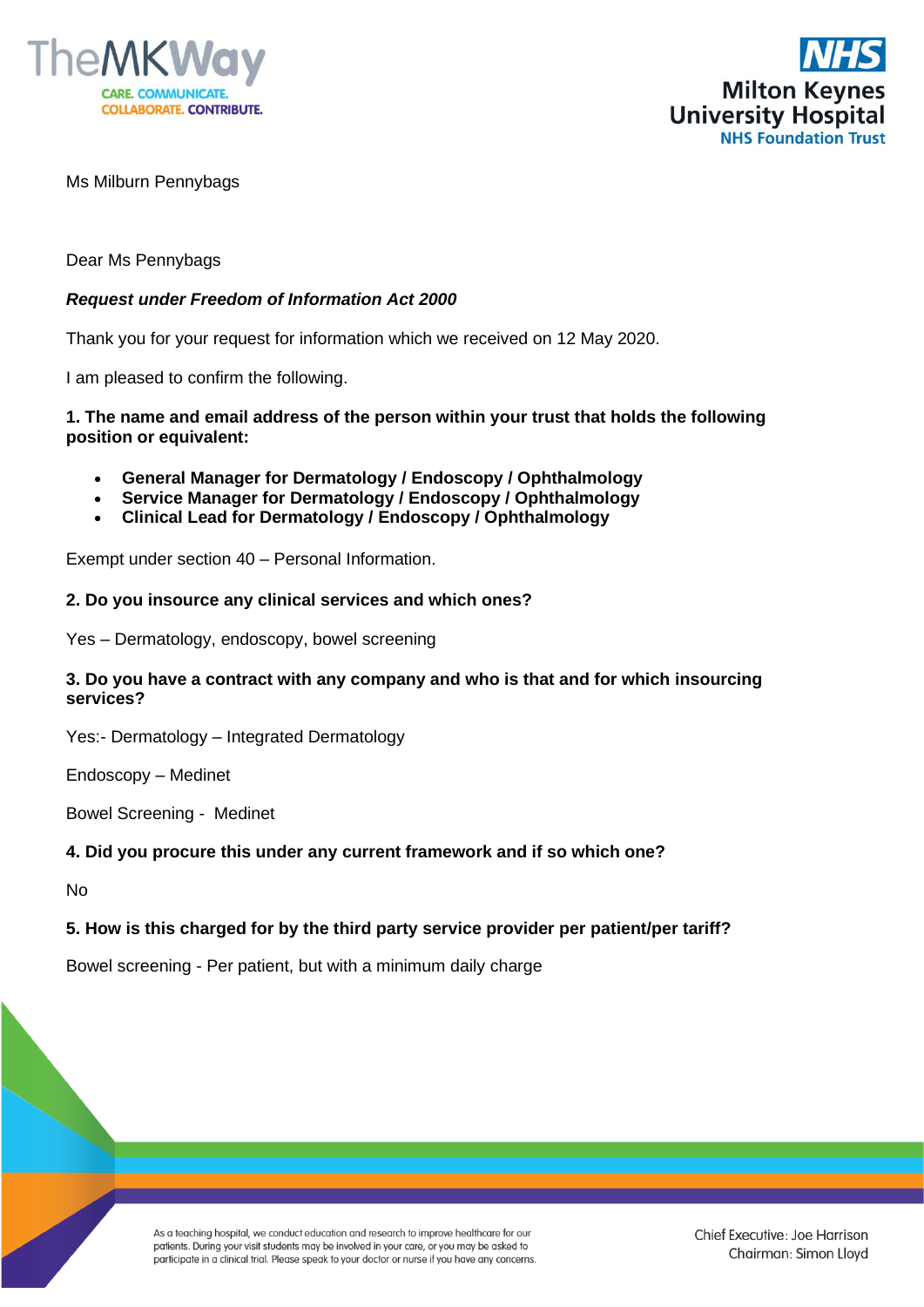Endoscopy – Medinet per procedure (pre agreed tariff)

Neurology – Medinet per procedure (pre agreed tariff)

Dermatology – Integrated Dermatology Ltd per procedure (pre agreed tariff)

# **6. Are you currently being charged below, on or above NHS tariff?**

Bowel Screening - Below – although bowel screening is a block contract not PBR

Endoscopy – below

Neurology – below with minimum charge per day

Dermatology – below

## **7. Do you use substantively employed Trust staff to delivery all or part of the insourced service?**

Bowel Screening - Consultant is registered with Medinet, and is employed by them for these sessions

Endoscopy – Yes

Neurology – Yes

Dermatology – Yes

# **8. The total number of procedures completed by each supplier (named) in the following categories:**

- **Endoscopy -** Medinet 2095 (2019-20)
- **Neurology –** Medinet 538 (2019-20)
- **Dermatology -** Integrated Dermatology Ltd 22,304 (2019-20)
- **All Others -** 163 screening colonoscopes in (2019-20)

# **9. The total spend completed by each supplier (named) per service area?**

- Bowel screening Medinet £121,900 (2019-20)
- Dermatology Integrated Dermatology Ltd 22,304 (2019-20)
- Neurology Medinet £76,769 (2019-20)
- Endoscopy Medinet £527,219
- **10. Please give an annual breakdown per annum of insourcing services per service area:**

|              | 2019/20   | 2018/19   |
|--------------|-----------|-----------|
| Endoscopy    | 527,219   | 518,668   |
| Neurology    | 76,769    | 60,200    |
| Dermatology  | 1,678,487 | 1,728,141 |
| <b>Total</b> | 2,282,475 | 2,307,009 |